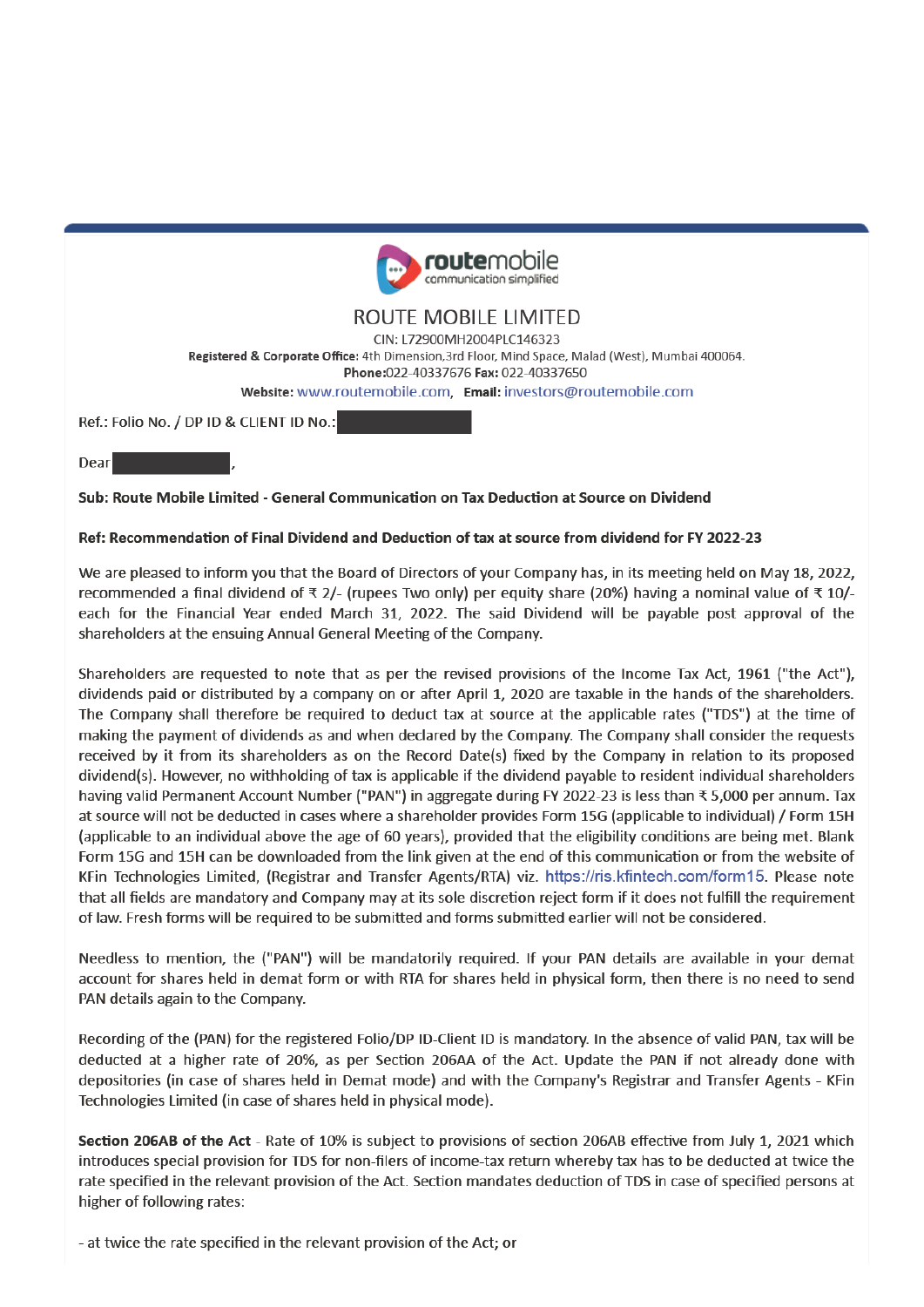- at twice the rate or rates in force; or

- at the rate of 5%.

Where sections 206AA and 206AB are applicable i.e. the specified person has not submitted the PAN as well as not filed the return; the tax shall be deducted at the higher rate between both the said sections.

The term 'specified person' is defined in sub section (3) of section 206AB who satisfies the following conditions:

- furnished the return of income for the assessment year relevant to the previous year immediately preceding the financial year in which tax is required to be deducted, for which the time limit for furnishing the return of income under sub-section (1) of section 139 has expired; and
- The aggregate of TDS and TCS in his case is  $\overline{\xi}$  50,000 or more in said previous years.

The non-resident who does not have the permanent establishment is excluded from the scope of a specified person. Company will check section 206AB compliance on functional portal of Income Tax Department.

The TDS would vary depending on the residential status of the shareholder. The information given in the table below provides a brief of the applicable TDS provisions under the Act for Resident and Non-Resident shareholder(s) categories along with the required documents. You are requested to update your records such as tax residential status, permanent account number (PAN) and register your email address, mobile numbers and other details with your relevant depositories through your depository participants in case you are holding shares in dematerialised form and if you are holding shares in physical mode, you are requested to furnish details to the Company's Registrar and share transfer agent i.e., KFin Technologies Limited.

## This communication summarizes the applicable TDS provisions, as per the Income Tax Act, 1961, for Resident and Non-Resident shareholder categories.

#### **For Resident Shareholders:**

| Sr.<br>No.     | Particular                                                                                                                                 | Rate of<br>Deduction of<br><b>Tax at Source</b>                                                                           | Documents Required (if any)                                                                                                                                                                                                                                                                                                                           |
|----------------|--------------------------------------------------------------------------------------------------------------------------------------------|---------------------------------------------------------------------------------------------------------------------------|-------------------------------------------------------------------------------------------------------------------------------------------------------------------------------------------------------------------------------------------------------------------------------------------------------------------------------------------------------|
| 1              | Valid PAN updated in the<br>Company's<br><b>Register of Members</b>                                                                        | 10%                                                                                                                       | No document required (if no exemption is sought). Update<br>the PAN, if not already done, with the depositories (in case<br>of shares held in Demat mode) and with the Company's<br>Registrar and Transfer Agents - KFin Technologies Limited<br>at einward.ris@kfintech.com (in case of shares held in<br>physical mode).                            |
| $\overline{2}$ | No PAN/Valid PAN not updated in the<br>Register<br>Company's<br>οf<br>Members/Shareholder is specified person in<br>terms of section 206AA | 20%                                                                                                                       | No document required (if no exemption is sought)                                                                                                                                                                                                                                                                                                      |
| 3              | Availability of lower / nil tax deduction<br>certificate issued by Income Tax Department<br>u/s 197 of the Act                             | Rate specified in<br>Lower<br>tax<br>withholding<br>certificate<br>obtained<br>from<br>Tax<br>Income<br><b>Department</b> | Lower tax deduction certificate obtained from Income Tax<br>Authority and Self-attested Copy of PAN card.                                                                                                                                                                                                                                             |
| 4              | Submission of form 15G/15H                                                                                                                 | Nil                                                                                                                       | Declaration in Form No. 15G (applicable to individuals /<br>Form 15H (applicable to an Individual who is 60 years and<br>above), fulfilling certain conditions. Please download Form<br>15G [CLICK Here] Form 15H [CLICK Here]                                                                                                                        |
| 5              | <b>Securitisation Trust</b>                                                                                                                | Nil                                                                                                                       | Copy of registration/ document evidencing the shareholder<br>being a securitisation trust (as defined in clause (d) of the<br>Explanation below section 115TCA of the Act).                                                                                                                                                                           |
| 6              | Shareholders to whom section 194 of the Act<br>does not apply viz. Insurance Companies<br>such as LIC, GIC, etc.                           | Nil                                                                                                                       | Documentary evidence that the said provisions are not<br>applicable.<br>For Public & Other Insurance companies, a declaration<br>that it has full beneficial interest with respect to the shares<br>owned by it along with self-attested copy of PAN and<br>certificate of registration with Insurance Regulatory and<br>Development Authority (IRDA) |
|                |                                                                                                                                            |                                                                                                                           |                                                                                                                                                                                                                                                                                                                                                       |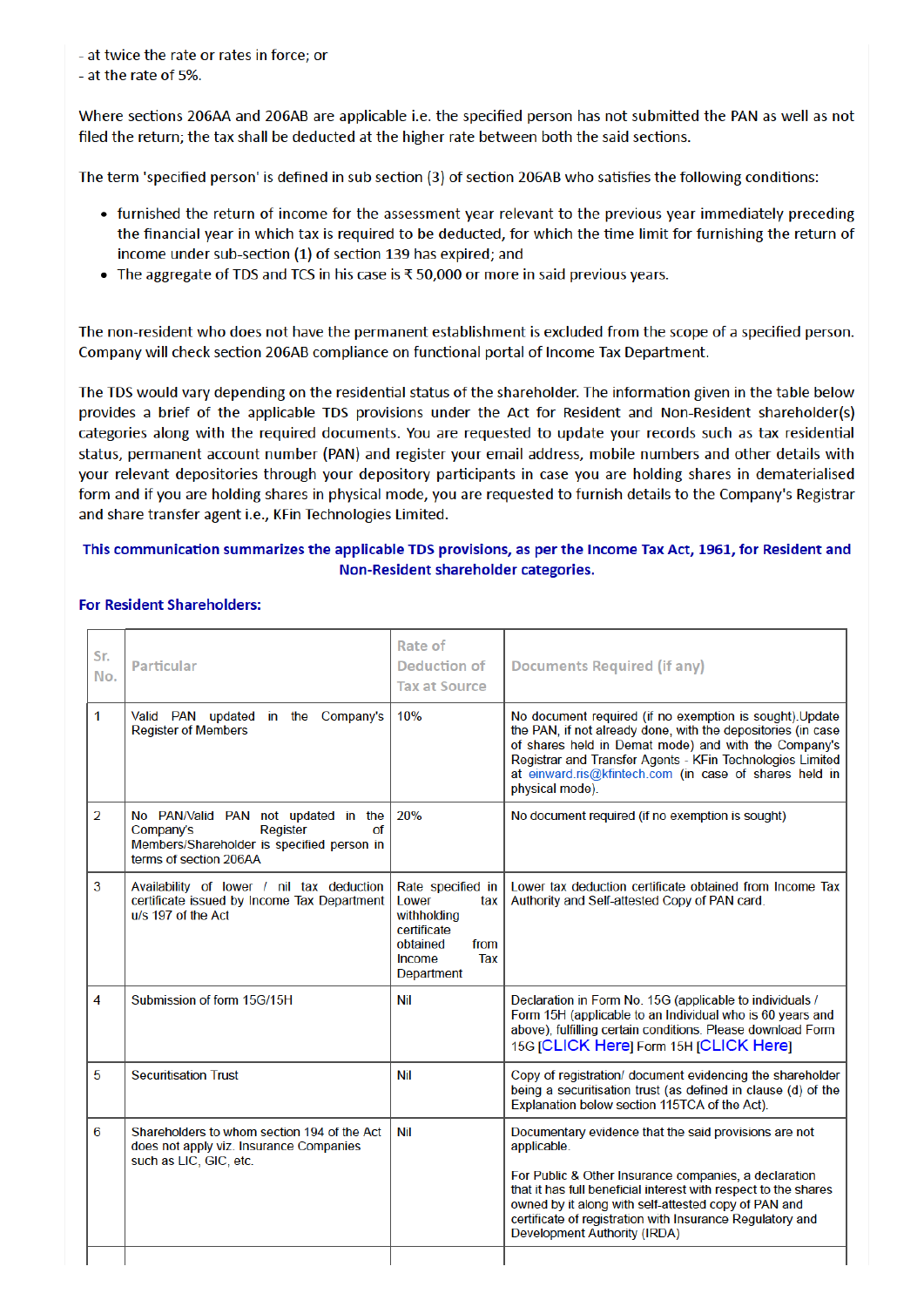|    | Shareholder covered u/s 196 of the Act such<br>as Government, RBI, corporations<br>established by Central Act & mutual funds<br>specified under section 10(23D) of the Act | Nil | Documentary evidence for coverage u/s 196 of the Act                                                                                                                                                                                                                                            |
|----|----------------------------------------------------------------------------------------------------------------------------------------------------------------------------|-----|-------------------------------------------------------------------------------------------------------------------------------------------------------------------------------------------------------------------------------------------------------------------------------------------------|
| 8  | Category I and II Alternative Investment Fund                                                                                                                              | Nil | SEBI AIF registration certificate to claim benefit under<br>section 197A(1F) read with section 10(23FBA) of the Act                                                                                                                                                                             |
| 9  | • Recognised provident funds<br>• Approved superannuation fund<br>• Approved gratuity fund                                                                                 | Nil | Necessary documentary evidence as per Circular No.<br>18/2017 issued by Central Board of Direct Taxes (CBDT)                                                                                                                                                                                    |
| 10 | New Pension System (NPS) Trust referred to<br>in section 10(44) of the Act                                                                                                 | Nil | No TDS as per section 197A (1E) of the Act<br>Self-declaration that it qualifies as NPS trust and income is<br>eligible for exemption under section 10(44) of the Act and<br>being regulated by the provisions of the Indian Trusts Act,<br>1882 along with self-attested copy of the PAN card. |
| 11 | Shareholder exempted from TDS provisions<br>in terms of any CBDT Circular or notification                                                                                  | Nil | Relevant documentary evidence in relation to the same<br>and PAN (self-attested)                                                                                                                                                                                                                |

Note 1: In case your income is subject to lower rate of TDS, or is exempt under Income Tax Act, 1961, you are requested to submit the same duly signed by the authorized signatory [https://ris.kfintech.com/form15] on or before 5.00 PM (IST) of July 5, 2022.

Note 2: Notwithstanding the provisions of the above table, tax would not be deducted on payment of dividend to resident individual shareholder(s), if the total dividend to be paid in financial year 2022-23 does not exceed INR 5,000.

#### **For Non-Resident Shareholders:**

| Sr.<br>No.     | <b>Particular</b>                                                                                                                                                                                                                                                         | Rate of<br><b>Deduction of</b><br><b>Tax at Source</b>                                             | <b>Documents Required (if any)</b>                                                                                                                                                                                                                                                                                                                                                                                                                                                                                                                                                                                                                                                                                                                                                                                                                                                                                                                                                                                                                                                                                                                                                                                    |
|----------------|---------------------------------------------------------------------------------------------------------------------------------------------------------------------------------------------------------------------------------------------------------------------------|----------------------------------------------------------------------------------------------------|-----------------------------------------------------------------------------------------------------------------------------------------------------------------------------------------------------------------------------------------------------------------------------------------------------------------------------------------------------------------------------------------------------------------------------------------------------------------------------------------------------------------------------------------------------------------------------------------------------------------------------------------------------------------------------------------------------------------------------------------------------------------------------------------------------------------------------------------------------------------------------------------------------------------------------------------------------------------------------------------------------------------------------------------------------------------------------------------------------------------------------------------------------------------------------------------------------------------------|
| 1              | Non-resident shareholders (including Foreign<br>Institutional Investors(FII) and Foreign<br>Portfolio Investors(FPI)): Tax is required to be<br>withheld in accordance with the provisions of<br>Section 195 and section 196D of the Act at<br>applicable rates in force. | 20% (plus<br>applicable<br>surcharge and<br>cess) or tax treaty<br>rate whichever is<br>beneficial | To avail beneficial rate of tax as per treaty following<br>documents would be required:<br>1. In case of FPI/FII, Copy of SEBI registration<br>certificate.<br>2. Self-attested Tax Residency certificate (TRC) [(of<br>FY 2022-23 or calendar year 2022)] issued by<br>revenue authority of country of residence of<br>shareholder, valid as on the AGM date<br>3. Self-certified PAN, if any<br>4. Form 10F filled & duly signed [CLICK Here]<br>5. Self-declaration for non-existence of permanent<br>establishment/ fixed base in India and eligibility to<br>Tax Treaty benefit (of FY 2022-23 or calendar year<br>2022).<br>6. Self-declaration by the shareholder regarding the<br>satisfaction of the place of effective management<br>(POEM), principal purpose test, GAAR, Simplified<br>Limitation of Benefit test (wherever applicable), as<br>regards the elig bility to claim recourse to concerned<br>Double Taxation Avoidance Agreements.<br>In case of shareholder being tax resident of<br>Singapore proof of satisfying requirement of Article<br>24-Limitation of Relief should be provided.<br>CLICK Here to download Self declaration and CLICK<br><b>Here</b> to download NR Tax Declaration. |
| $\overline{2}$ | Availability of Lower / NIL tax deduction<br>certificate issued by Income Tax Department<br>u/s 197 of the Act                                                                                                                                                            | Rate specified in<br>Certificate/<br>the<br>Order                                                  | Lower / Nil tax deduction certificate obtained from Income<br><b>Tax Authority</b>                                                                                                                                                                                                                                                                                                                                                                                                                                                                                                                                                                                                                                                                                                                                                                                                                                                                                                                                                                                                                                                                                                                                    |

Note 1: The Company is not obligated to apply the beneficial DTAA rate(s) at the time of tax deduction/withholding on dividend amounts. Application of beneficial DTAA rate(s) shall depend upon the completeness of the documents submitted by the Non-Resident shareholder and review to the satisfaction of the Company.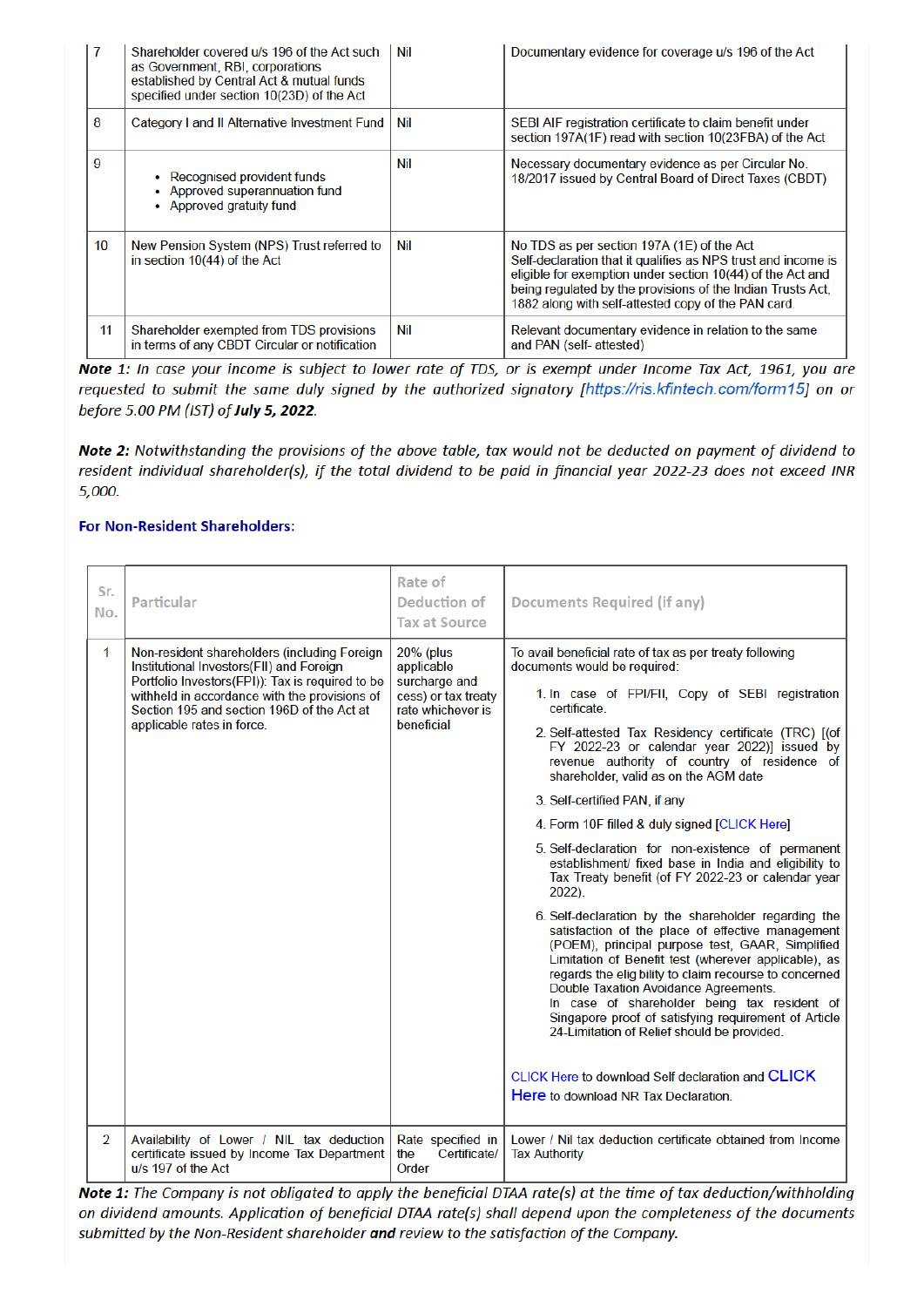*Note 2: Tax Identification Number of the shareholder in the country or specified territory of his residence and in case no such number is available, then a unique number on the basis of which the shareholder is identified by the Government of that country or the specified territory of which he claims to be a resident.*

#### **General Instructions:**

- 1. Shareholders who are exempted from TDS provisions through any circular or notification may provide documentary evidence in relation to the same, to enable the Company in applying the appropriate TDS on Dividend payment to such shareholder.
- 2. If the tax on said Dividend is deducted at a higher rate in absence of receipt of satisfactory completeness of the aforementioned details/documents by the Company, the shareholder may claim an appropriate refund in the return of income filed with their respective Tax authorities. No claim shall lie against the Company for such taxes deducted.

### 3. **SUBMISSION OF TAX-RELATED DOCUMENTS:**

The aforesaid documents such as Form 15G/ 15H, documents under section 196, 197A, etc. can be uploaded on the link https://ris.kfintech.com/form15 **on or before July 5, 2022 ('Cut-off date') upto 5:00 P.M. (IST)**, to enable the Company to determine the appropriate TDS / withholding tax rate applicable. **Any communication on the tax determination/deduction received post 5:00 P.M. (IST) of July 5, 2022** shall not be considered. Shareholders may also send the scanned copies of the documents mentioned above at the email id einward.ris@kfintech.com.

- 4. The Company will arrange to email a soft copy of TDS certificate to you at your registered email ID post completion of activities as per the prescribed timelines. Shareholders will also be able to see the credit of TDS in Form 26AS, which can be downloaded from their e-filing account at https://incometaxindiaefiling.gov.in
- 5. Shareholders may note that, if the tax is deducted at a higher rate in absence of receipt of or satisfactory completeness of the aforementioned details / documents by Company before Dividend Processing Period, the shareholder(s) may claim an appropriate refund in the return of income filed with their respective Tax authorities. No claim shall lie against the Company for such taxes deducted.
- 6. In the event of any income tax demand (including interest, penalty, etc arising from any misrepresentation, inaccuracy or omission of information provided / to be provided by the Shareholder(s), such Shareholder(s) will be responsible to indemnify the Company and also, provide the Company with all information / documents and co-operation in any appellate proceedings.
- 7. Shareholders holding shares under multiple accounts under different status / category and single PAN, may note that, higher of the tax as applicable to the status in which shares held under a PAN will be considered on their entire holding in different accounts.
- 8. In case of joint shareholders, the shareholder named first in the Register of Members is required to furnish the requisite documents for claiming any applicable beneficial tax rate.
- 9. In case, the dividend income is assessable to tax in the hands of a person other than the registered Shareholder as on the Record Date, the registered shareholder is required to furnish a declaration containing the name, address, PAN of the person to whom TDS credit is to be given and reasons for giving credit to such person. Company will not be obligated to amend TDS return or any other form after due date of filing of TDS return for said quarter expires.
- 10. Further, shareholders who have not registered their email address are requested to register the same with our Registrar and Transfer Agent in case of physical shareholding and with Depository Participant ('DP') in case of demat holding:
	- a. In case shares are held in physical mode please provide Folio No., Name of shareholder, scanned copy of the share certificate (front and back), PAN (self-attested scanned copy of PAN card), AADHAR (selfattested scanned copy of Aadhar Card) by email to "RTA" einward.ris@kfintech.com; ' and
	- b. In case shares are held in demat mode, please provide DPID-CLID (16 digit DPID + CLID or 16 digit beneficiary ID), Name, client master or copy of Consolidated Account statement, PAN (self-attested scanned copy of PAN card), AADHAR (self-attested scanned copy of Aadhar Card) to your DP or follow the procure as advised by respective DP.
- 11. The Securities and Exchange Board of India ("SEBI") has recently mandated furnishing of PAN, KYC details(i.e., Postal Address with Pin Code, email address, mobile number, bank account details) and nomination details by